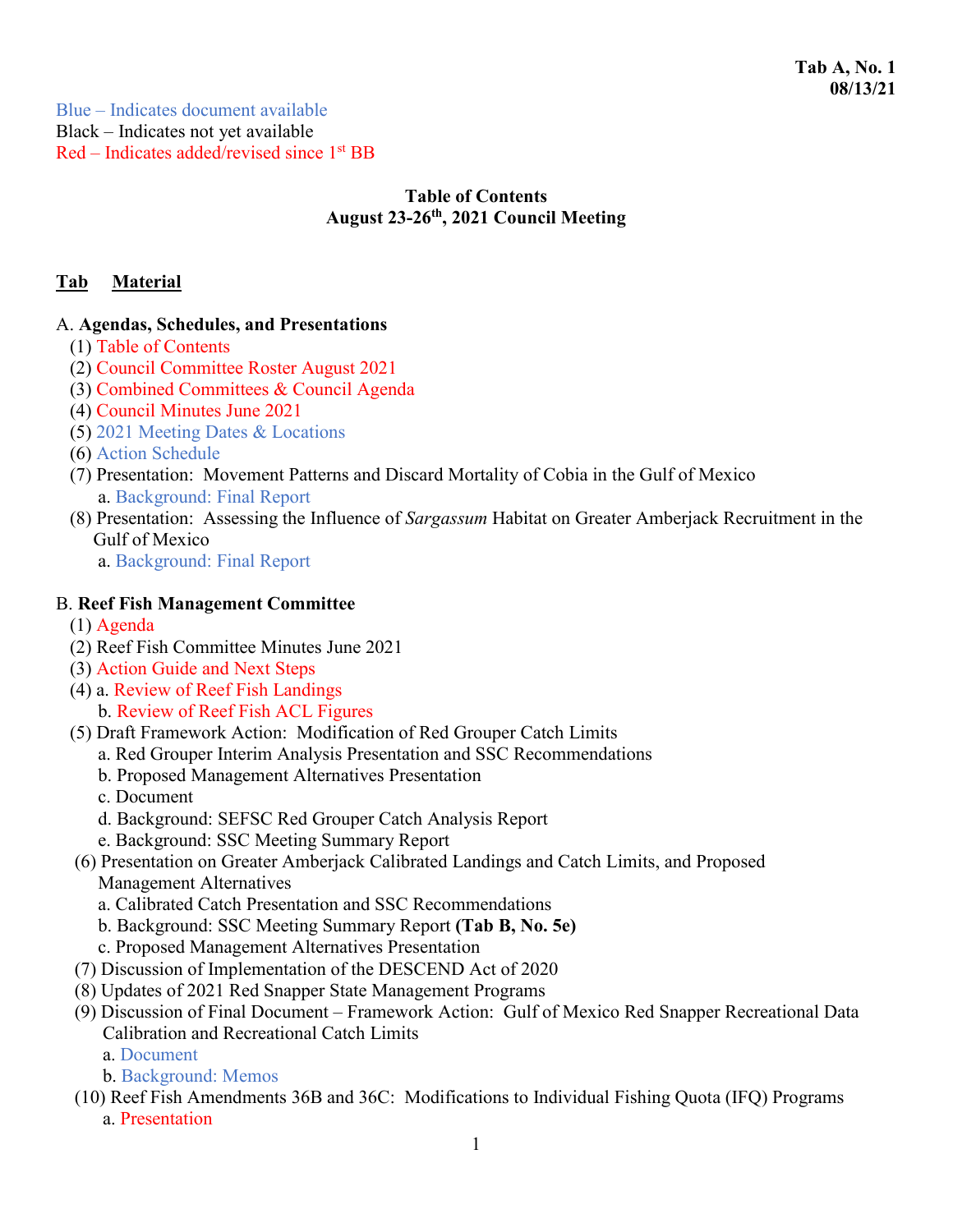b. Public Hearing Draft Amendment 36B

- c. Draft Amendment 36C
- d. Ad Hoc Reef Fish IFQ AP Recommendations
- (11) Discussion: Draft Snapper Grouper Amendment 44 and Reef Fish Amendment 55: Modifications to the Southeastern U.S. Yellowtail Snapper Jurisdictional Allocations, Catch Limits, and South Atlantic Sector Annual Catch Limits
- (12) Presentation on Sector Separation for Four Reef Fish Species
	- a. Presentation
	- b. Discussion Paper

# C. **Mackerel Committee**

- (1) Agenda
- (2) Mackerel Committee Minutes June 2021
- (3) Action Guide and Next Steps
- (4) Coastal Migratory Pelagics Landings Update
- (5) Public Hearing Draft Amendment 32: Modifications to the Gulf of Mexico Migratory Group Cobia Catch Limits, Possession Limits, Size Limits, and Framework Procedure
- (6) Clarification on Gulf King Mackerel Commercial Historical Landings Data
- a. SSC Recommendations **(Tab B, No. 5e)**
- (7) Draft Amendment 33: Modifications to the Gulf of Mexico Migratory Group King Mackerel Catch Limits and Sector Allocations
	- a. Document
	- b. CMP Advisory Panel Recommendations

# D. **Shrimp Committee**

- (1) Agenda
- (2) Shrimp Committee June 2021 Minutes
- (3) Action Guide and Next Steps
- (4) Update on Effort Data Collection for 2021
- (5) Draft Framework Action: Modification of the Vessel Position Data Collection Program for the Gulf of Mexico Shrimp Fishery
	- a. Presentation
	- b. Document
	- c. Discussion Item Comparison Table of Draft cELB and Current NOAA OLE VMS Specifications
		- i. Draft Technical Specifications for Reinstituting Historical cELB Program **(Tab D, No. 5d)**
		- ii. NOAA OLE VMS Type-Approval Specifications **(Tab D, No. 5e)**
- (6) Section 7 Consultation on the Shrimp Industry and Protected Species
	- a. Presentation
	- b. Document

# E. **Sustainable Fisheries Committee**

- (1) Agenda
- (2) Sustainable Fisheries Committee June 2021 Minutes
- (3) Action Guide and Next Steps
- (4) Update on Historical Captain Permits Conversion
- (5) NS1 Technical Guidance Subgroup 3 Technical Memo Managing with Annual Catch Limits (ACLs) for Data-limited Stocks in Federal Fishery Management Plans
	- a. SSC Recommendations **(Tab B, No. 5e)**